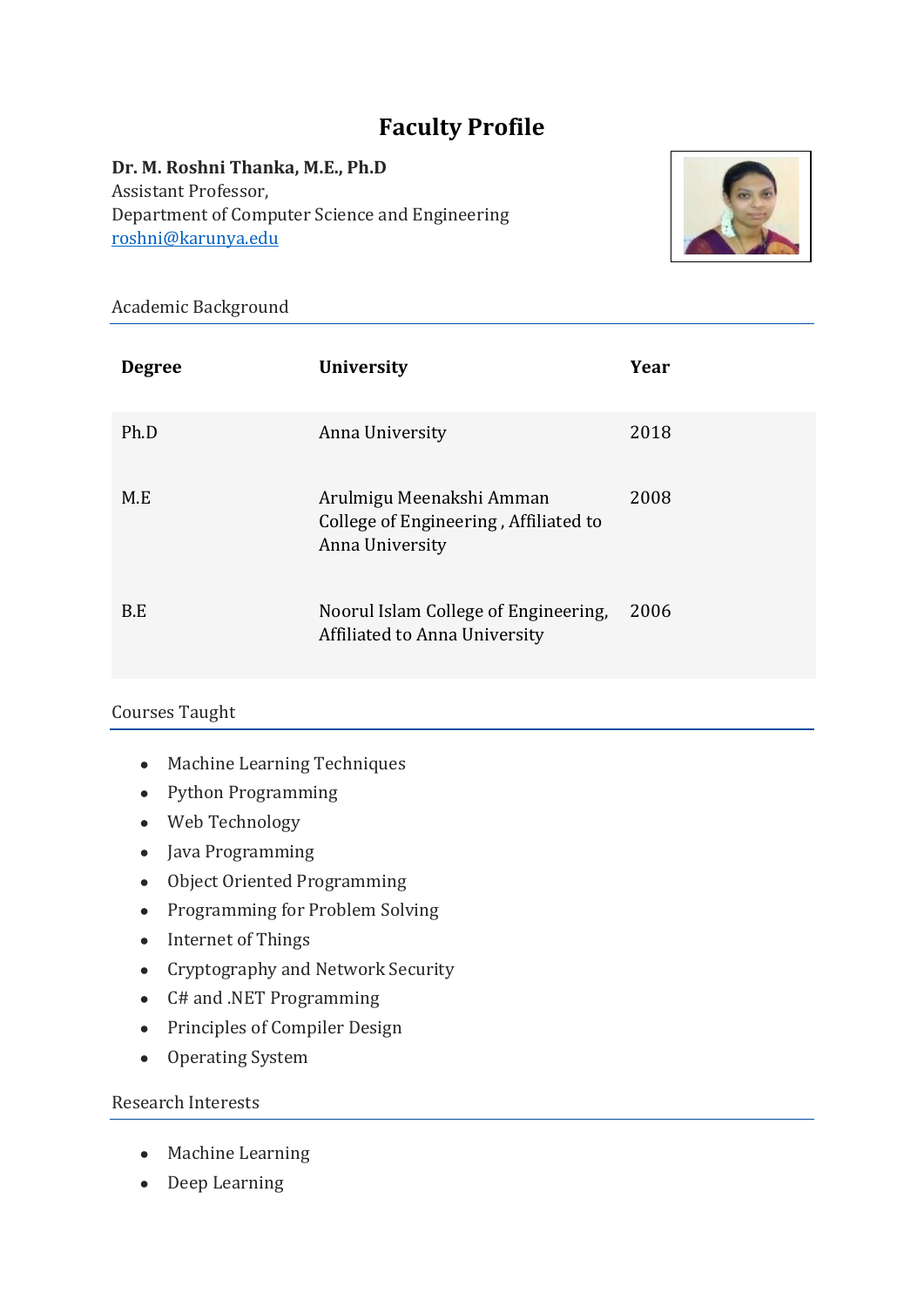- Internet of Things
- Cloud Computing

## Most recent Publications

- S. Prasanth, M. Roshni Thanka, E. Bijolin Edwin, V. Nagaraj, "Speech emotion recognition based on machine learning tactics and algorithms", Elsevier, Materials Today: Proceedings, February 2021
- M. Roshni Thanka, E. Bijolin Edwin, J. Shiny Duela, V. Ebenezer, "Automated Diagnosis of Skin Disease Multi-Class Image Classification Using Deep Convolution Neural Network", Green Engineering (JGE), Volume-10, Issue-10, October 2020.
- E. Bijolin Edwin, M. Roshni Thanka, Shiny Deula, "An internet of drone(IoD) based data analytics in cloud for emergency services", International Journal of Recent Technology and Engineering, 7(5), pp.263-267, 2019, ISSN: 2277-3878, Volume-7 Issue-5S2, January 2019.
- Shiny Duela, M. Roshni Thanka, E. Bijolin Edwin, "Improving reliability of Web Based Result Query System during Traffic", International Journal of Recent Technology and Engineering (IJRTE), ISSN: 2277 – 3878, Volume-8, Issue-2S5, July 2019
- M. Roshni Thanka; P. Uma Maheswari; E. Bijolin Edwin, "A hybrid algorithm for efficient task scheduling in cloud computing environment", International Journal of Reasoningbased Intelligent Systems, 2019 Vol.11 No.2, Available online: 15 May 2019.pp. 134-140, DOI: 10.1504/IJRIS.2019.099850
- E. Bijolin Edwin, P. Umamaheswari & M. Roshni Thanka, "An efficient and improved multiobjective optimized replication management with dynamic and cost aware strategies in cloud computing data center", Cluster Computing,Springer , ISSN 1386-7857, DOI 10.1007/s10586-017-1313-6, 21 November 2017
- M. Roshni Thanka, Dr. Uma Maheswari P, E. Bijolin Edwin, "An improved efficient: Artificial Bee Colony algorithm for security and QoS aware scheduling in cloud computing environment" DOI 10.1007/s10586-017-1223-7, Cluster Computing, Springer, October 2017. [IF:2.04]

#### Projects Guided

- Melanoma Classification Using Deep Transfer Learning And Machine Learning **Techniques**
- Innovative Agricultural Information System with User Friendly Digital Assistance for Farmers
- Automatic Classification of Chronic Venous Insufficiency Using CNN
- Heart ECG Image Classification Using Deep Learning
- Elderly People Care and Monitoring Using CNN and ANN
- Prognostication of Diabetes Diagnosis Based On Machine Learning Tactics And Detection of Diabetic Retinopathy Using Artificial Intelligence
- Smart Blind Stick using AWS Lamda